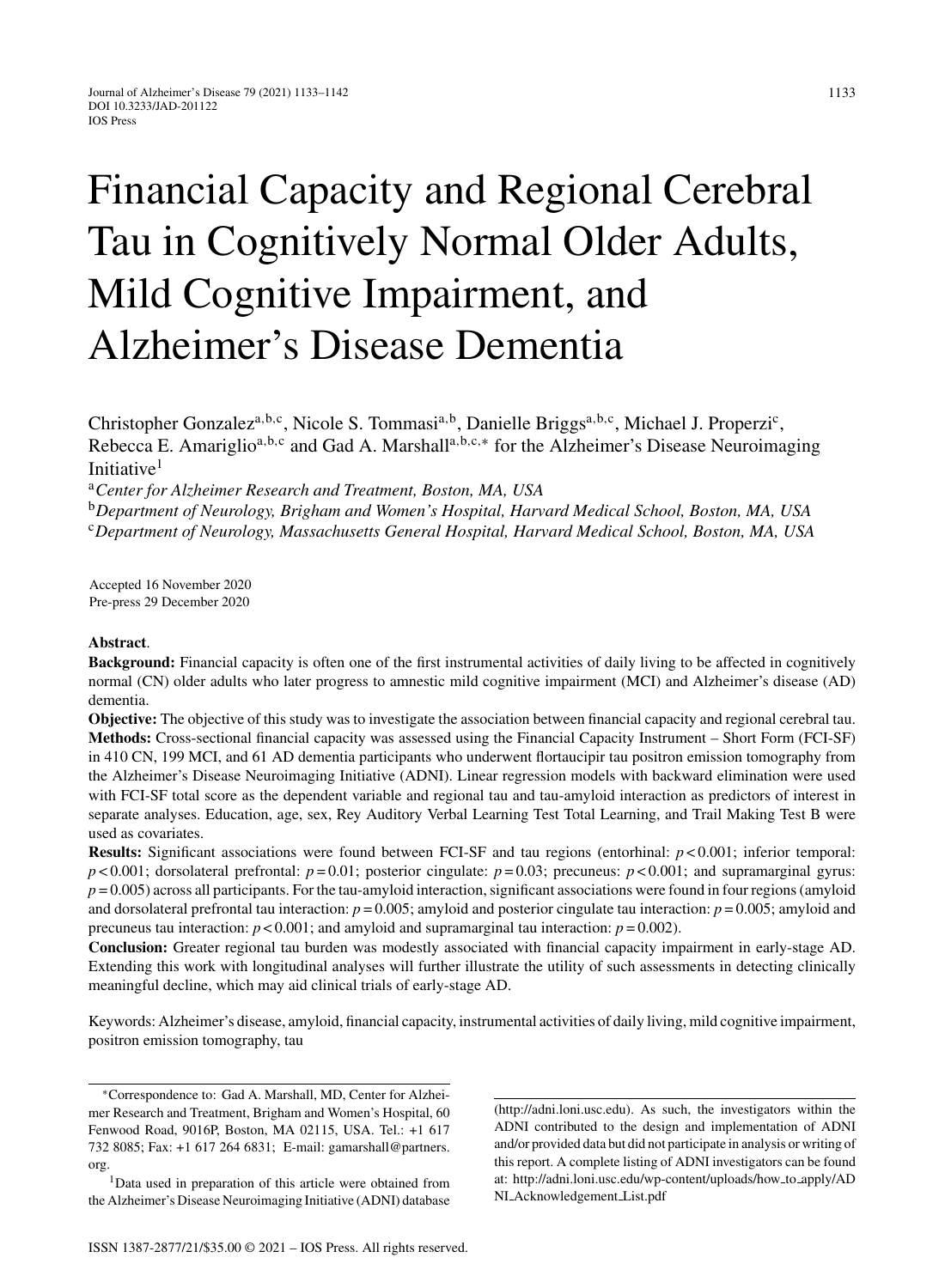#### **INTRODUCTION**

Alzheimer's disease (AD) dementia is a neurodegenerative disorder consisting of cognitive, behavioral, and functional impairment that is estimated to affect about 14 million Americans over the age of 65 by the year 2050 [1]. Progression from a diagnosis of cognitively normal (CN) to amnestic mild cognitive impairment (MCI), followed by further decline and transition to AD dementia, is often accompanied by impairment in the ability to perform instrumental activities of daily living (IADL) [2–4]. In addition to negatively impacting the individual, IADL impairment increases caregiver mental and financial burden [5–7].

Financial capacity [8], performing household chores/repairs, and medication management are some of the many tasks that consist of IADL. Financial capacity has been defined as a complex IADL ability to manage one's own finances in a consistent manner (e.g., making change, balancing the checkbook, and paying bills on time) [9]. Previous studies have shown that financial capacity often manifests as the first aspect of IADL decline in individuals who later progress to MCI and AD dementia [8, 10, 11] giving reason to further investigate them.

The association between a variety of neuroimaging modalities and IADL impairment across older adults has been an increasing topic of interest. Several studies have previously found that inferior temporal cortical thinning, frontal and parietal hypometabolism, frontal white matter hyperintensities, and bilateral prefrontal, striate, and anterior cingulate hypoperfusion have been associated with greater IADL impairment across the AD spectrum [12–15]. More recently, Halawa and colleagues found that greater *in vivo* medial and inferior temporal tau burden and amyloid burden are associated with greater IADL impairment across the AD spectrum [16], while Marshall and colleagues found an association in MCI and AD dementia between IADL impairment and medial temporal and frontal tau burden in individuals with elevated amyloid [17]. These findings are in line with postmortem and cerebrospinal fluid (CSF) studies that have found that IADL impairment are associated with neurofibrillary tangles (tau burden) and neuritic plaques (amyloid burden) in medial temporal, frontal, and occipital regions in individuals with moderate to severe AD, as well as CSF lower amyloid- $\beta$ 1–42 and greater total tau across the AD spectrum [18, 19].

As described above, previous studies have displayed an association between IADL and certain brain regions, but few studies have assessed the relationship between financial capacity and AD pathology. One such recent study found that higher cortical amyloid burden was significantly associated with higher impairment in financial capacity in participants with early-stage AD [20]. However, to our knowledge, no previous study has investigated the relationship between tau pathology and financial capacity.

Tau and amyloid accumulation are the hallmarks of AD pathology and correspond to cognitive decline [21–23]. Cohorts of older adults followed longitudinally with multi-modal imaging such as the Alzheimer's Disease Neuroimaging Initiative (ADNI-3), utilize positron emission tomography (PET) tracers such as flortaucipir (FTP) (a.k.a. AV-1451) and florbetapir (FBP) to measure tau and amyloid burden respectively [24–26], [27]. Cortical amyloid PET has also been used in clinical settings to assess biomarker burden in MCI and dementia patients [22]. Increases in amyloid and tau burden are associated with the progression of cognitive decline in older adults at risk for AD [28].

Change in financial capacity, a complex, highlevel aspect of IADL, may play an important role in the early clinical manifestation of AD. Therefore, if assessed with a sensitive enough test, deficits in financial capacity could be detected as early as the preclinical stage of AD. The objective of this study was to investigate the association between financial capacity and regional cerebral tau across CN, MCI, and AD dementia participants. The current study looked at six bilateral subcortical and cortical regions (entorhinal cortex, inferior temporal cortex, dorsolateral prefrontal cortex, posterior cingulate cortex, precuneus, and supramarginal gyrus), since these are regions that have been examined in the most recent study [16]. To assess financial capacity, we used the Financial Capacity Instrument – Short form (FCI-SF) [9], a performance-based IADL measure that evaluates one's financial knowledge. We hypothesized that worse performance on the FCI-SF will be associated with greater tau burden primarily in temporal and frontal regions across CN and cognitively symptomatic participants. We further hypothesized that an interaction between greater tau and greater amyloid will be associated with worse financial capacity, given that Halawa and colleagues reported such results using a 10-item IADL questionnaire. Studying the cross-sectional relationship between regional tau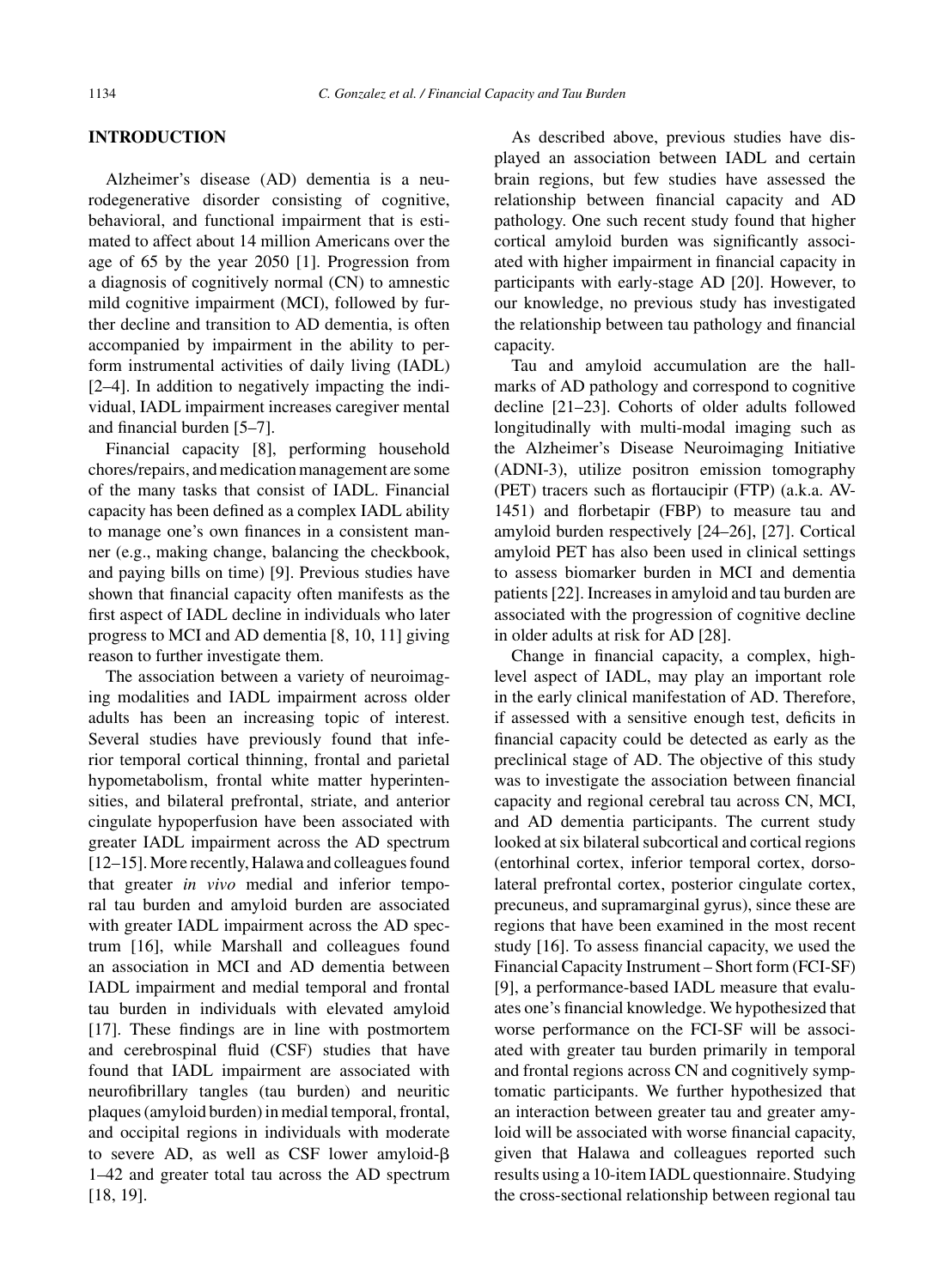deposition and financial capacity can serve as a basis for future longitudinal studies assessing the utility of IADL impairment in tracking and predicting disease progression in early-stage AD.

# **MATERIALS AND METHODS**

#### *Participants*

The study consisted of 410 CN, 199 amnestic MCI, and 61 AD dementia older adults ranging in age from 56–95 years old who were participants in the Alzheimer's Disease Neuroimaging Initiative 3 (ADNI-3) study [29]. ADNI was launched in 2003 as a public-private partnership, led by Principal Investigator Michael W. Weiner, MD and involves 50 North American sites. Its primary goal has been to test whether serial magnetic resonance imaging (MRI), PET, other biological markers, and clinical and neuropsychological assessments can measure the progression from CN to MCI and mild AD dementia. Only participants who underwent AV-1451 tau PET imaging within a year of completing the FCI-SF were included in the sample. Participants were 48.1% female. Diagnoses were determined by the principal investigator or co-investigators at each site utilizing assessments of cognition, neuropsychiatric symptoms, and IADL (not including the FCI-SF). Participants with scores higher than 6 on the 15-item Geriatric Depression Scale (GDS) were excluded from the study. The study was approved by the local Institutional Review Board of each participating ADNI site. Participants and study partners reviewed and signed forms prior to completion of any study procedures.

#### *Clinical assessments*

Financial capacity were assessed using the FCI-SF [9] that evaluates participants financial skills in the domain of monetary calculation, financial concepts, register usage, and bank statement usage. The FCI-SF consists of 37 items and five domain scores (Mental Calculation, Financial Conceptual Knowledge, Single Checkbook Register, Complex Checkbook Register, Bank Statement Management) that are summed into a Total Score (range of 0–74), with higher scores indicating better financial capacity. The total score is a summary of individual domains: Mental Calculation (0–4), Financial Conceptual Knowledge (0–8), Single Checkbook Register (0–20), Complex Checkbook Register

(0–28), and Bank Statement Management (0–14).

Cognitive assessments were used as covariates in analyses. The Rey Auditory Verbal Learning Test (RAVLT) [30] total learning score assesses performance of episodic memory. In this assessment, participants are presented a list of 15 words over 5 trials and are asked to repeat them after a distractor list and a delay. The total learning score ranges between 0–75 and lower scores indicates poorer performance. The Trail Making Test B (TMT-B) [31] score was used to asses executive function (divided attention and task switching performance). It is recorded by the time it takes an individual to complete the task, where higher scores indicate greater impairment.

# *Tau and amyloid PET data*

FTP and FBP PET imaging acquisition and processing was described in prior publications extensively [32, 33]. Briefly, FTP scans were co-registered to corresponding MRI scans that were segmented and parcellated with Freesurfer (version 5.3.0) in order to calculate the mean FTP uptake within each Freesurfer-defined region with cerebellar cortex as the reference region yielding a standardized uptake value ratio (SUVR) (UC Berkeley—AV1451 Analysis Methods, ADNI). Six bilateral subcortical and cortical regions of interest (ROI) were chosen based on prior studies assessing cerebral regional changes and IADL: entorhinal cortex, inferior temporal cortex, dorsolateral prefrontal cortex, posterior cingulate cortex, precuneus, and supramarginal gyrus [12, 19, 34, 35]. FBP scans were co-registered to corresponding MRI scans that were segmented and parcellated with Freesurfer (version 5.3.0) to define the amyloid cortical gray matter ROI (frontal, anterior cingulate, posterior cingulate, lateral parietal, and lateral temporal) that make up an aggregate cortical ROI with whole cerebellum as the reference region yielding an SUVR (UC Berkeley—AV45 Analysis Methods, ADNI). Amyloid status (positive or negative) was defined by a cutoff of FBP SUVR of 1.10 as previously described—amyloid-positive>1.10 and amyloid-negative ≤1.10.

#### *Statistical analysis*

All analyses for this study were carried out using SPSS version 26.0 (IBM). First, Pearson correlations between the FCI-SF total score and each tau region (entorhinal cortex, inferior temporal cortex, dorsolateral prefrontal cortex, posterior cingulate cortex,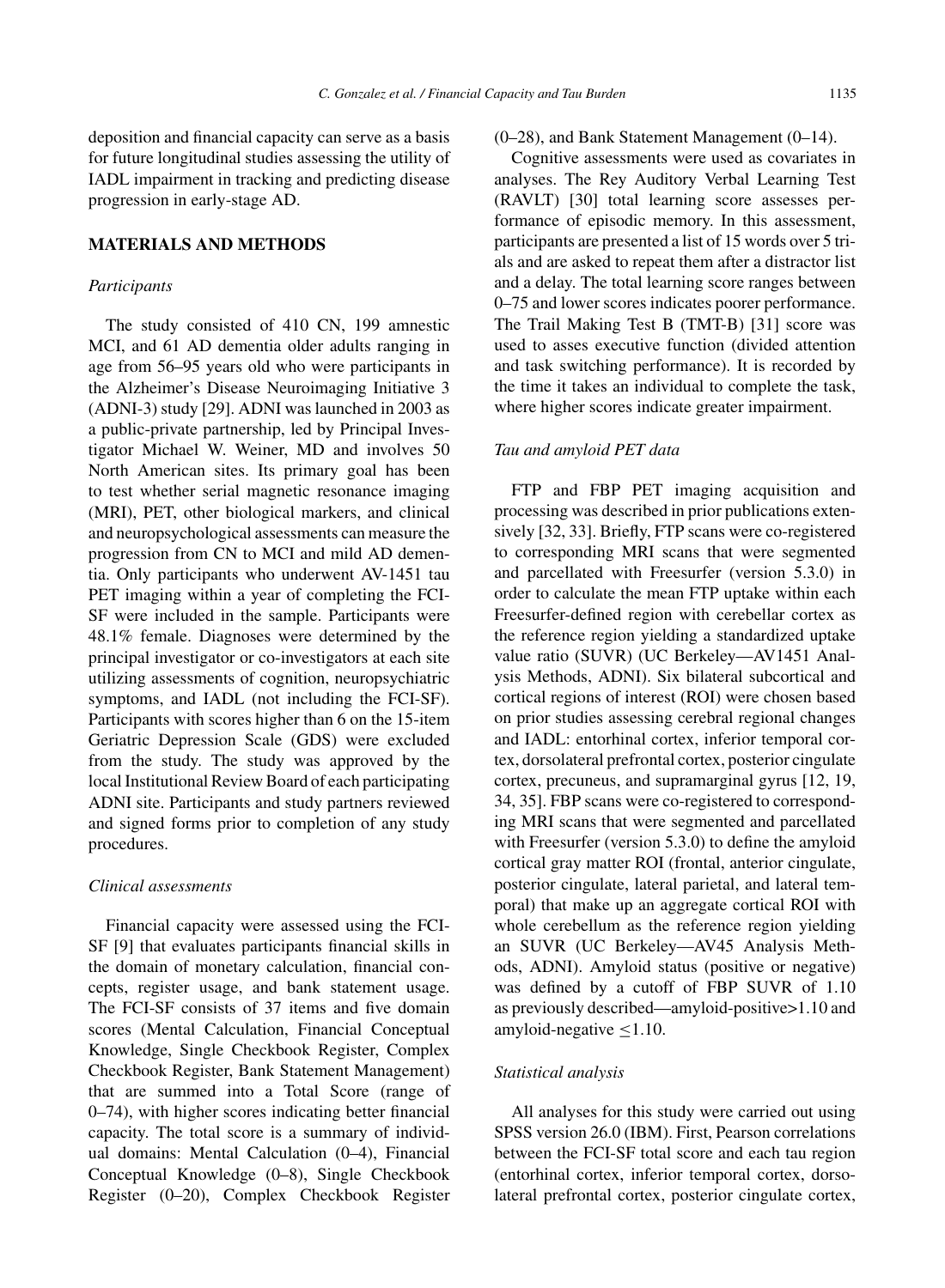| I deterpant demographies and endeaternation |                                 |                 |                  |                  |  |
|---------------------------------------------|---------------------------------|-----------------|------------------|------------------|--|
| Diagnosis                                   | All                             | CN              | MCI              | AD dementia      |  |
| $\mathbf n$                                 | 670                             | 410             | 199              | 61               |  |
| Age $(y)$                                   | $74.5 \pm 7.8^{\dagger\dagger}$ | $73.6 \pm 7.3$  | $75.4 \pm 8.4$   | $77.3 \pm 8.4$   |  |
| Sex (% female)                              | 48.1                            | 41.2            | 58.3             | 60.7             |  |
| Education $(v)$                             | $16.6 \pm 2.5^{\dagger\dagger}$ | $16.8 \pm 2.3$  | $16.3 \pm 2.6$   | $15.8 \pm 2.7$   |  |
| Race (% White)                              | 90.7                            | 88.8            | 93.5             | 95.1             |  |
| MMSE                                        | $28.1 \pm 2.6^*$                | $29.1 \pm 1.2$  | $27.8 \pm 2.0$   | $22.3 \pm 3.5$   |  |
| CDR sum of boxes                            | $0.9 \pm 1.9^*$                 | $0.1 \pm 0.2$   | $1.5 \pm 0.9$    | $5.6 \pm 2.5$    |  |
| TMT-B                                       | $91.7 \pm 58.4*$                | $72.9 \pm 33.9$ | $104.2 \pm 56.7$ | $192.9 \pm 92.9$ |  |
| <b>RAVLT</b> Total Learning                 | $41.3 \pm 12.8^*$               | $47.1 \pm 10.4$ | $34.8 \pm 10.0$  | $23.3 \pm 7.5$   |  |
| <b>Entorhinal FTP SUVR</b>                  | $1.17 \pm 0.23$ *               | $1.10 \pm 0.13$ | $1.22 \pm 0.26$  | $1.49 \pm 0.31$  |  |
| Inferior temporal cortex FTP SUVR           | $1.25 \pm 0.28^*$               | $1.18 \pm 0.15$ | $1.27 \pm 0.27$  | $1.69 \pm 0.49$  |  |
| Dorsolateral prefrontal cortex FTP SUVR     | $1.04 \pm 0.18**$               | $1.01 \pm 0.09$ | $1.04 \pm 0.16$  | $1.26 \pm 0.38$  |  |
| Posterior cingulate FTP SUVR                | $1.11 \pm 0.18***$              | $1.07 \pm 0.10$ | $1.12 \pm 0.16$  | $1.33 \pm 0.37$  |  |
| Precuneus FTP SUVR                          | $1.13 \pm 0.22$ **              | $1.08 \pm 0.09$ | $1.13 \pm 0.16$  | $1.47 \pm 0.51$  |  |
| Supramarginal FTP SUVR                      | $1.09 \pm 0.20^{\ddagger}$      | $1.06 \pm 0.10$ | $1.09 \pm 0.17$  | $1.37 \pm 0.46$  |  |
| Cortical florbetapir (amyloid) SUVR         | $1.15 \pm 0.23^*$               | $1.10 \pm 0.15$ | $1.21 \pm 0.28$  | $1.44 \pm 0.22$  |  |
| Amyloid status (% amyloid-positive)         | 40.3                            | 30.0            | 49.5             | 89.7             |  |

Table 1 Participant demographics and characteristics

MMSE, Mini-Mental State Examination; CDR, Clinical Dementia Rating; TMT-B, Trail Making Test B; RAVLT, Rey Auditory Verbal Learning Test. All values (except n, sex, and race) represent mean  $\pm$  standard deviation (range). <sup>††</sup>*p* < 0.05 for CN versus MCI and CN versus AD dementia. ∗*p* < 0.001 for CN versus MCI, CN versus AD dementia and MCI versus AD dementia. ∗∗*p* < 0.05 for CN versus MCI, and  $p < 0.001$  for CN versus AD and MCI versus AD dementia.  $\frac{1}{2}$   $p < 0.001$  for CN versus AD dementia and MCI versus AD dementia.

precuneus, and supramarginal gyrus) were performed to evaluate the unadjusted associations across all participants and then by diagnoses (CN and cognitively symptomatic consisting of MCI and AD dementia). The tau regions with associations of  $p < 0.05$ were subsequently used in the primary analyses. Linear regression models with backward elimination  $(p < 0.10$  for retention,  $p < 0.05$  for significance) were used in the primary analyses to determine the association between the FCI-SF total score (dependent variable) and the significant tau regions identified from the unadjusted correlations. Each tau region was tested in its own model. We included the following covariates in the models: education, age, sex, RAVLT Total Learning Score, and TMT-B. RAVLT and TMT-B were included as covariates because memory impairment and executive dysfunction are associated with greater IADL impairments in individuals with MCI and AD dementia and have a wider range of performance across early-stage AD compared to a test of global cognition such as the Mini-Mental State Examination (MMSE) [36, 37].

In secondary analyses, models were repeated for the FCI-SF total score but with the addition of an interaction term between cortical regional tau and cortical amyloid. Additional analyses looked at FCI-SF total score and cortical tau burden associations, separately, in cognitively asymptomatic (CN) and symptomatic (combined MCI and AD dementia) participants. Lastly, models were repeated using the

five FCI-SF domain scores to assess regional tau association with each FCI-SF domain (see the Supplementary Material).

Unstandardized coefficients  $(\beta)$  with 95% confidence intervals (CI), Partial regression correlations (pr), and significance test results (p values) were reported. We did not adjust for multiple comparisons in any of the above analyses.

# **RESULTS**

Participant demographics and characteristics, including cognitive, tau, and amyloid values by diagnostic group can be found in Table 1. FCI-SF total scores and domain scores (Mental Calculation, Financial Conceptual Knowledge, Single Checkbook Register, Complex Checkbook register, and Bank Statement Management) can be found in Table 2.

Unadjusted correlations across all participants showed significant associations between the FCI-SF total score and all 6 tau regions (entorhinal cortex:  $r = -0.40$ ,  $p < 0.001$ ; inferior temporal cortex:  $r = -0.48$ ,  $p < 0.001$ ; dorsolateral prefrontal cortex:  $r = -0.39$ ,  $p < 0.001$ ; posterior cingulate cortex: *r* = –0.36, *p* < 0.001; precuneus: *r* = –0.44, *p* < 0.001; and supramarginal gyrus:  $r = -0.41$ ,  $p < 0.001$ ). Unadjusted correlations performed within CN participants showed significant associations between the FCI-SF total score and 2 tau regions (entorhinal cortex: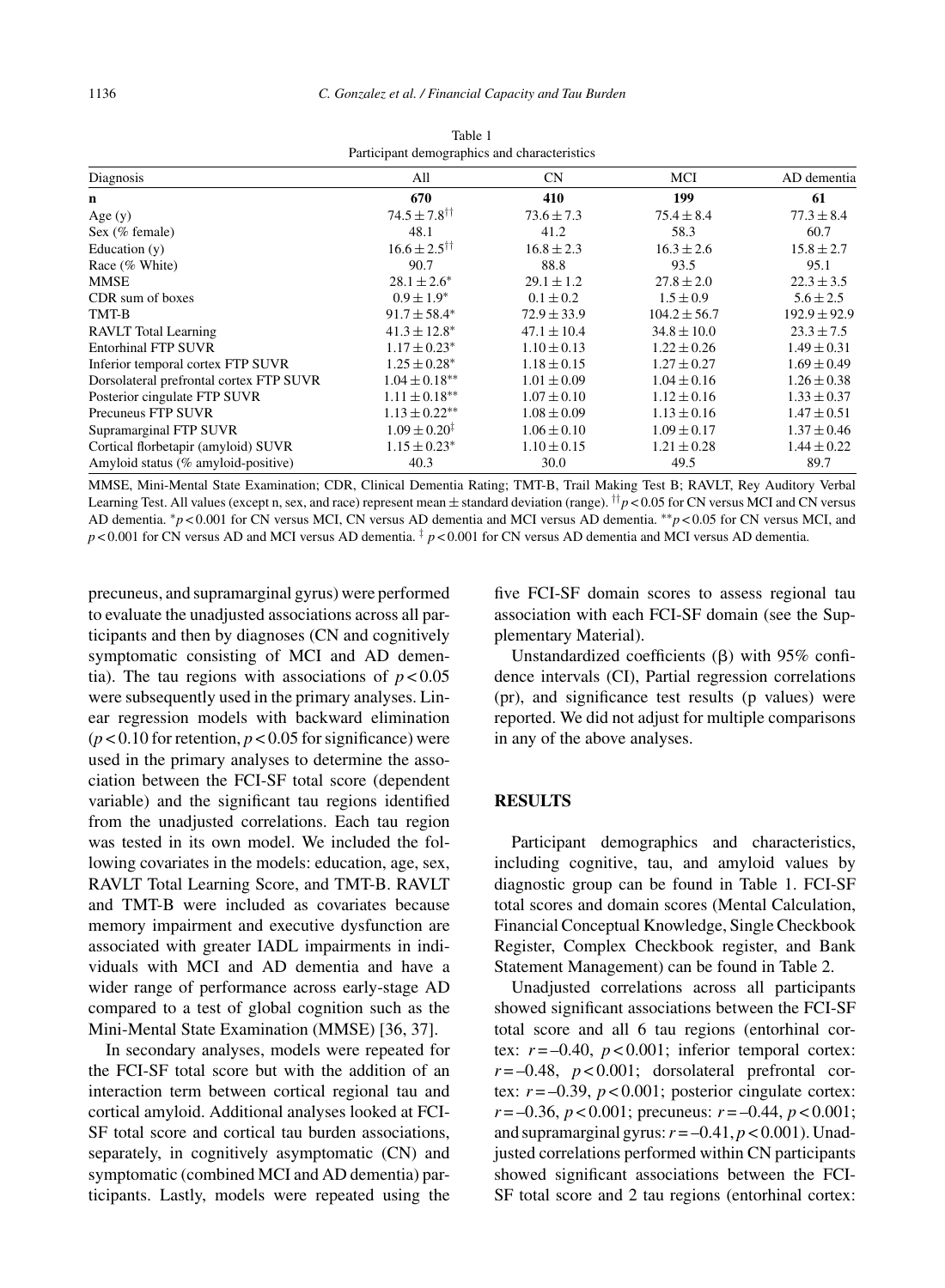| Financial capacity instrument – short form performance scores |                            |                  |                   |                   |
|---------------------------------------------------------------|----------------------------|------------------|-------------------|-------------------|
| Diagnosis                                                     | All                        | <b>CN</b>        | <b>MCI</b>        | AD dementia       |
| <b>FCI</b> Total Score                                        | $64.01 \pm 12.30^*$        | $68.59 \pm 5.77$ | $61.47 \pm 10.57$ | $37.81 \pm 18.40$ |
| <b>FCI</b> Mental Calculation                                 | $3.42 \pm 1.20$ **         | $3.65 \pm 0.87$  | $3.39 \pm 1.29$   | $1.93 \pm 1.71$   |
| FCI Financial Conception Knowledge                            | $7.18 \pm 1.29^{\ddagger}$ | $7.54 \pm 0.84$  | $7.04 \pm 1.28$   | $5.05 \pm 1.82$   |
| FCI Single Checkbook Register                                 | $17.56 \pm 3.56^*$         | $18.71 \pm 1.85$ | $17.32 \pm 2.98$  | $10.44 \pm 5.50$  |
| FCI Complex Checkbook Register                                | $23.58 \pm 6.32^*$         | $25.70 \pm 3.50$ | $22.45 \pm 6.01$  | $12.21 \pm 9.37$  |
| FCI Bank Statement Management                                 | $12.03 \pm 2.68^*$         | $12.91 \pm 1.74$ | $11.41 \pm 2.74$  | $8.03 \pm 3.58$   |

Table 2

| $\gamma$ $>$ 0.001 for CN versus MCI, CN versus AD dementia and MCI versus AD dementia. $\gamma$ $>$ 0.05 for CN versus MCI, and $p$ < 0.001 for CN |  |
|-----------------------------------------------------------------------------------------------------------------------------------------------------|--|
| versus AD dementia and MCI versus AD dementia. $\frac{1}{4} p < 0.001$ for CN versus AD dementia and MCI versus AD dementia.                        |  |



Fig. 1. Scatter plot of entorhinal cortex, inferior temporal cortex, dorsolateral prefrontal cortex (DLPFC), posterior cingulate, precuneus, and supramarginal FTP tau versus FCI-SF total score, stratified by diagnosis (CN versus symptomatic participants—combined MCI and AD dementia).

 $r = -0.15$ ,  $p = 0.003$ ; and inferior temporal cortex:  $r = -0.13$ ,  $p = 0.008$ ) (see Fig. 1). Lastly, for the symptomatic participants (combined MCI and AD dementia), unadjusted correlation showed significant associations between the FCI-SF total score and all 6 tau regions (entorhinal cortex:  $r = -0.30$ ,  $p < 0.001$ ; inferior temporal cortex:  $r = -0.46$ ,  $p < 0.001$ ; dorsolateral prefrontal cortex:  $r = -0.39$ ,  $p < 0.001$ ; posterior cingulate cortex:  $r = -0.36$ ,  $p < 0.001$ ; precuneus:  $r = -0.42$ ,  $p < 0.001$ ; and supramarginal gyrus:  $r = -0.41$ ,  $p < 0.001$ ) (see Fig. 1).

#### *Primary analyses*

Linear regression models with backward elimination were run for tau regions that had significant associations with unadjusted correlations across all participants utilizing the FCI-SF total score with education, age, sex, RAVLT Total Learning Score, and TMT-B as covariates. FCI-SF total scores were significantly associated with greater tau burden in all 6 regions (see Table 3).

#### *Secondary analyses*

As shown on Table 4, models were repeated including an interaction term between cortical amyloid and regional tau across all participants and revealed associations between FCI-SF total score and greater tau burden within participants with greater cortical amyloid in four regions (cortical amyloid and dorsolateral prefrontal cortex tau interaction, cortical amyloid and posterior cingulate tau interaction, cortical amyloid and precuneus tau interaction, and cortical amyloid and supramarginal tau interaction (see Fig. 2)).

Models were repeated separately in CN and symptomatic participants. For CN participants, no significant associations were found in any tau regions. When an interaction term between cortical amyloid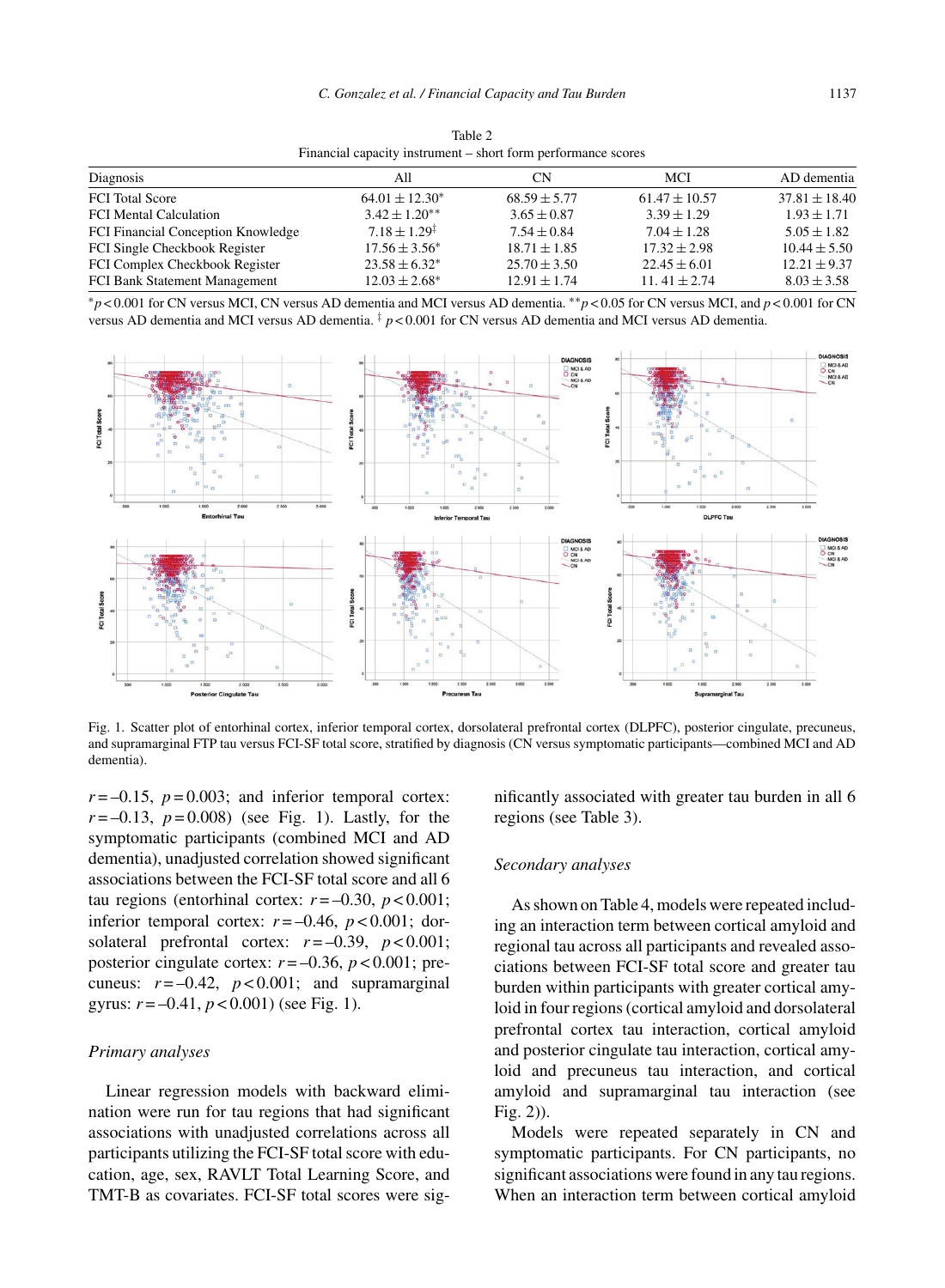#### Table 3

Results of separate linear regression models across all participants with tau region as the predictor of interest, the FCI-SF total score as the dependent variable, and education, age, sex, RAVLT Total Learning Score, and TMT-B as covariates

| Tau region                     |         | 95% CI for $\beta$ | pr      |         |
|--------------------------------|---------|--------------------|---------|---------|
| Entorhinal cortex              | $-6.75$ | $-9.74, -3.75$     | $-0.18$ | < 0.001 |
| Inferior temporal cortex       | $-6.07$ | $-8.74, -3.39$     | $-0.18$ | < 0.001 |
| Dorsolateral prefrontal cortex | $-5.11$ | $-9.14, -1.07$     | $-0.10$ | 0.01    |
| Posterior cingulate            | $-4.61$ | $-8.67, -0.55$     | $-0.09$ | 0.03    |
| Precuneus                      | $-7.26$ | $-11.00, -3.53$    | $-0.15$ | < 0.001 |
| Supramarginal gyrus            | $-5.54$ | $-9.39, -1.68$     | $-0.11$ | 0.001   |

-, unstandardized coefficients; CI, confidence interval; pr, partial correlation coefficient.

|--|--|

Results of separate linear regression models across all participants with the interaction of cortical amyloid and regional tau as the predictor of interest, the FCI-SF total score as the dependent variable, and education, age, sex, RAVLT Total Learning Score, and TMT-B as covariates

| Amyloid x tau interaction                    |         | 95% CI for $\beta$ |         |         |
|----------------------------------------------|---------|--------------------|---------|---------|
| Amyloid x dorsolateral prefrontal cortex tau | $-5.28$ | $-8.95 + -1.60$    | $-0.15$ | 0.005   |
| Amyloid x posterior cingulate tau            | $-2.95$ | $-4.97 + -0.92$    | $-0.16$ | 0.005   |
| Amyloid x precuneus tau                      | $-3.61$ | $-5.58 + -1.63$    | $-0.19$ | < 0.001 |
| Amyloid x supramarginal gyrus tau            | $-3.12$ | $-5.08 + -1.16$    | $-0.17$ | 0.002   |

-, unstandardized coefficients; CI, confidence interval; pr, partial correlation coefficient.



Fig. 2. Scatter plot of dorsolateral prefrontal cortex (DLPFC), posterior cingulate, precuneus, and supramarginal FTP tau versus FCI-SF total score in all participants, stratified by Amyloid status (Amyloid-Positive=florbetapir SUVR > 1.10; Amyloid-Negative=florbetapir SUVR  $≤1.10$ ).

and regional tau was added for CN participants, FCI-SF total score was significantly associated with 2 regions (cortical amyloid and inferior temporal cortex tau interaction:  $\beta = -31.00, 95\% \text{ CI} = -55.37,$  $-6.62$ ,  $pr = -0.17$ ,  $p = 0.01$ ; cortical amyloid and precuneus tau interaction:  $\beta = -34.69, 95\%$  CI = -69.32,  $-0.05$ , pr =  $-0.13$ ,  $p = 0.05$ ). In symptomatic participants, FCI-SF total score was significantly associated with two tau regions (inferior temporal cortex:  $\beta = -4.83$ , 95% CI = -9.04, -0.61, pr = -0.15,  $p = 0.03$ ; and precuneus:  $\beta = -6.51$ , 95% CI = -12.27,  $-0.76$ , pr =  $-0.15$ ,  $p = 0.03$ ). However, no significant associations were found in any regions when an interaction term between cortical amyloid and regional tau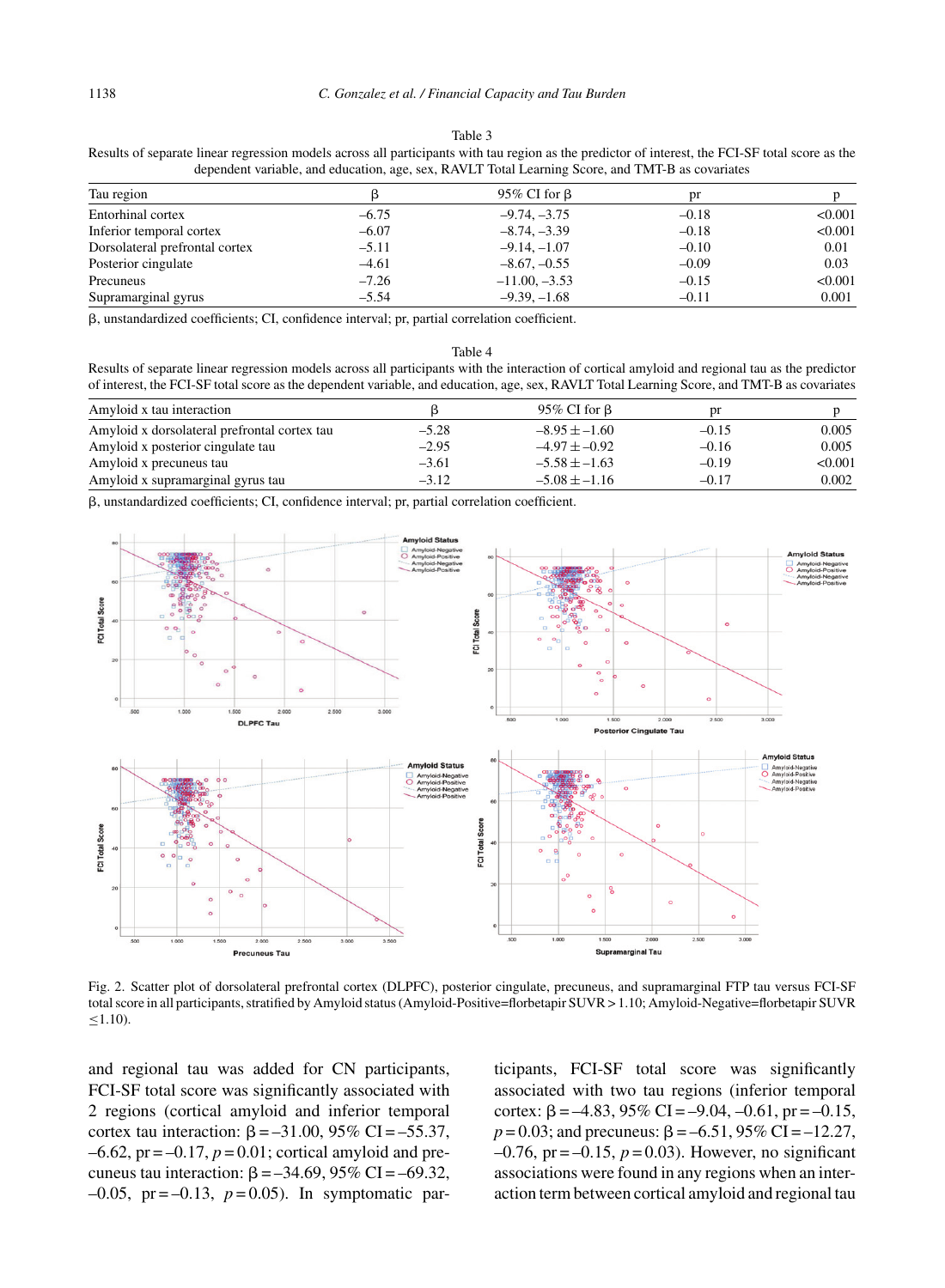was added in symptomatic participants. Models were repeated using the five FCI-SF domain scores (see the Supplementary Material).

# **DISCUSSION**

This study explored the cross-sectional association between the regional cerebral accumulation of tau and financial capacity across CN, MCI, and AD dementia participants. Our findings suggest that greater regional tau in the entorhinal, inferior temporal, dorsolateral prefrontal, posterior cingulate, precuneus, and supramarginal gyrus are modestly associated with greater financial capacity impairment across these diagnostics groups. The current study, which employed a performance-based IADL test, the FCI-SF, confirms results of previous studies, which employed an IADL questionnaire, the Functional Activities Questionnaire (FAQ), and showed an association between IADL impairment and greater tau burden in temporal and frontal regions in MCI and AD dementia [16, 17].

Our study also examined the associations between financial capacity and the interaction of tau and amyloid. Our results showed that dorsolateral prefrontal cortical tau, posterior cingulate tau, precuneus tau, and supramarginal tau were associated with greater financial capacity impairment in individuals with elevated cortical amyloid. Halawa et al. previously found an association between IADL and the interaction of entorhinal and inferior temporal cortex tau with cortical amyloid [16], while Marshall et al. found an association between IADL and the interaction of entorhinal and orbitofrontal cortex tau and cortical amyloid [17]. The differences in regional associations could be due to a difference in the test used to assess IADL—both of the previous studies used a study partner-reported questionnaire targeting a variety of IADL, the FAQ, while the current study used a performance-based test targeting financial capacity, the FCI-SF.

Additional analyses explored tau accumulation separately within diagnostic groups. When looking only at the asymptomatic (CN) group, a modest association between greater IADL impairment and inferior temporal and precuneus tau within individuals with elevated cortical amyloid was seen. In the symptomatic (combined MCI and AD dementia) group, an association between greater IADL impairment and inferior temporal and precuneus tau was observed. However, the interactions of regional tau

and cortical amyloid were not significant in the symptomatic group. This finding was contrary to Halawa et al., as they found an association within the symptomatic group but not within the asymptomatic group. While association were modest in strength, this suggests that the FCI-SF, used in the current study, may be more sensitive to detecting the earliest IADL changes in the preclinical stage of AD, while the FAQ, used in the previous study, may be more geared toward detecting IADL changes at the stage of MCI and mild AD dementia. A few prior studies have shown an association between IADL changes and cortical amyloid within CN older adults [20, 38]. However, to our knowledge, this is the first study to show an association between regional tau burden and IADL within CN older adults.

When assessing the regional tau association with each of the FCI-SF five domains (see the Supplementary Material), similar results were obtained, suggesting that within this sample there was not a particular domain of financial capacity that drove the findings.

A strength of the current study was that we utilized the ADNI dataset, which represents a multicenter study of clinical and multi-modal imaging in a well-characterized cohort across early-stage AD. The FCI-SF was added to the third iteration of ADNI (ADNI-3) and currently few participants had repeat assessments. Since longitudinal tau and clinical data are collected in ADNI-3, when the data becomes available, we plan to extend our analyses to determine the longitudinal relationship between financial capacity and regional tau burden.

Limitations to our study consisted of a lack of diversity within the ADNI-3 participants. Most participants (about 91%) reported being White and this contributed to the data being less generalizable to the older population, since we know that Blacks and African Americans are twice as likely to develop AD [39]. Moreover, the sample was highly educated with over 16 years of education on average, again making it less generalizable. Another limitation is that the same size of the AD dementia group was much smaller than that of the other two diagnostic groups (CN and MCI). For that reason, we combined the symptomatic groups together for the analyses that were divided by diagnostic group. An additional limitation is that while the FCI-SF serves as a promising tool for the baby boomer generation, it may no longer be relevant to future generations since the usage of monetary tools and transfers have been more and more transitioned to electronic interfaces. The cur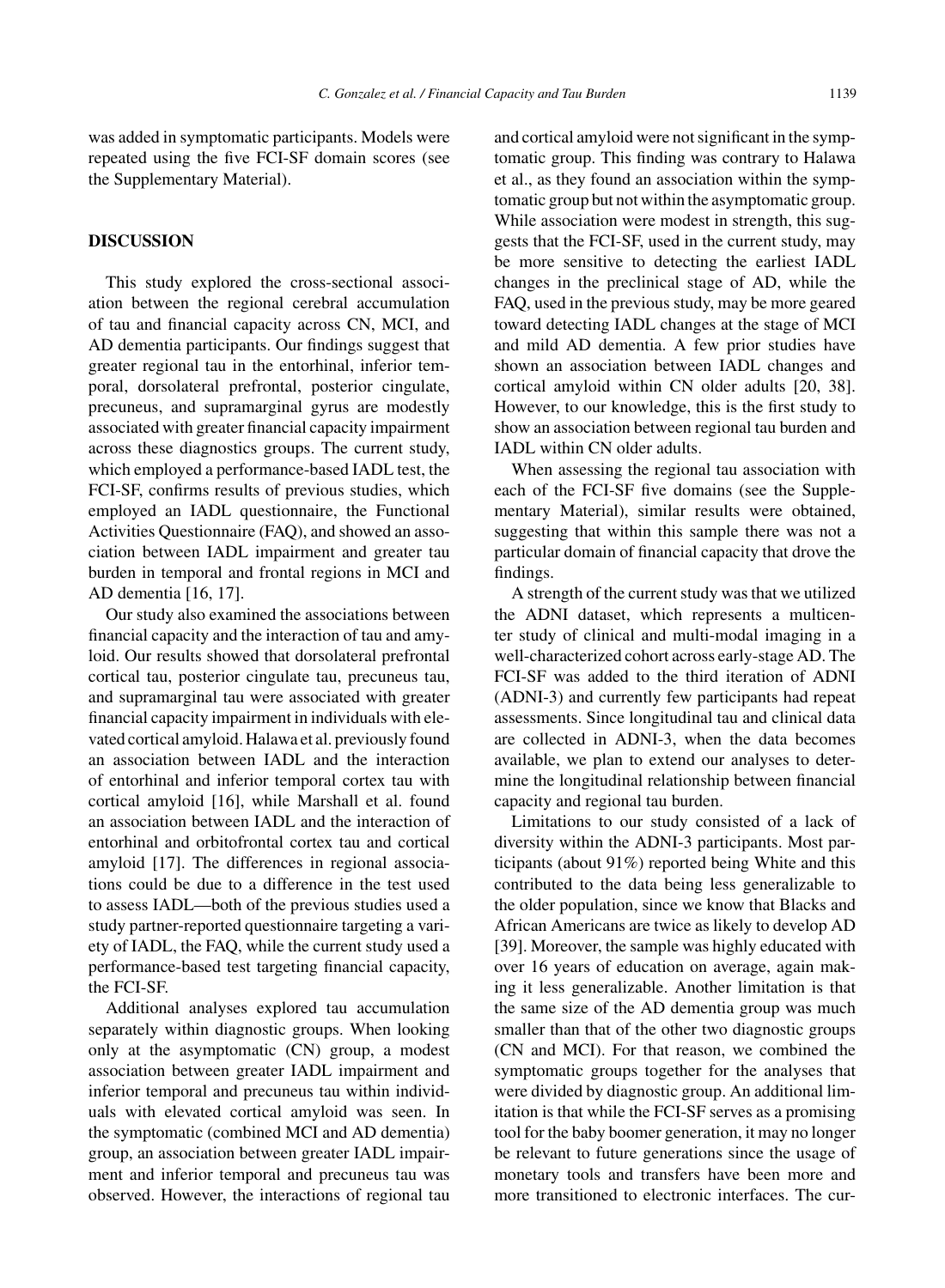rent study did not correct for multiple comparisons; therefore, the results should be interpreted with caution. Future studies need to replicate these findings. Another limitation is that the current study focused on cross-sectional PET and FCI-SF total scores. As mentioned above, we plan on analyzing the longitudinal data as it becomes available. Lastly, the current study focused on the regional cerebral tau burden associations with financial capacity. In future studies using ADNI and other datasets, we would like to determine the association between CSF and plasma tau markers, financial capacity, and other sensitive IADL tests.

In summary, our study showed that greater regional tau burden was modestly associated with financial capacity impairment in early-stage AD. These associations were independent of age, education, sex, memory, and executive function. We also showed that the interaction of regional tau and cortical amyloid was associated with financial capacity changes, even within CN older adults. Future longitudinal analyses will help determine how well AD pathology predicts changes financial capacity at the earliest stages of AD. This in turn will help guide the use of clinically meaningful assessments of IADL, such as the FCI-SF, in upcoming clinical trials in early-stage AD aiming to find better treatments and slowing disease progression.

# **ACKNOWLEDGMENTS**

Data collection and sharing for this project was funded by the Alzheimer's Disease Neuroimaging Initiative (ADNI) (National Institutes of Health Grant U01 AG024904) and DOD ADNI (Department of Defense award number W81XWH-12-2-0012). ADNI is funded by the National Institute on Aging, the National Institute of Biomedical Imaging and Bioengineering, and through generous contributions from the following: AbbVie, Alzheimer's Association; Alzheimer's Drug Discovery Foundation; Araclon Biotech; BioClinica, Inc.; Biogen; Bristol-Myers Squibb Company; CereSpir, Inc.; Cogstate; Eisai Inc.; Elan Pharmaceuticals, Inc.; Eli Lilly and Company; EuroImmun; F. Hoffmann-La Roche Ltd and its affiliated company Genentech, Inc.; Fujirebio; GE Healthcare; IXICO Ltd.; Janssen Alzheimer Immunotherapy Research & Development, LLC.; Johnson & Johnson Pharmaceutical Research & Development LLC.; Lumosity; Lundbeck; Merck & Co., Inc.; Meso Scale Diagnostics, LLC.; NeuroRx Research; Neurotrack Technologies; Novartis

Pharmaceuticals Corporation; Pfizer Inc.; Piramal Imaging; Servier; Takeda Pharmaceutical Company; and Transition Therapeutics. The Canadian Institutes of Health Research is providing funds to support ADNI clinical sites in Canada. Private sector contributions are facilitated by the Foundation for the National Institutes of Health [\(http://www.fnih.org](http://www.fnih.org)). The grantee organization is the Northern California Institute for Research and Education, and the study is coordinated by the Alzheimer's Therapeutic Research Institute at the University of Southern California. ADNI data are disseminated by the Laboratory for Neuro Imaging at the University of Southern California.

Authors' disclosures available online [\(https://](https://www.j-alz.com/manuscript-disclosures/20-1122r1) [www.j-alz.com/manuscript-disclosures/20-1122r1\)](https://www.j-alz.com/manuscript-disclosures/20-1122r1).

#### **SUPPLEMENTARY MATERIAL**

The supplementary material is available in the electronic version of this article: [https://dx.doi.org/](https://dx.doi.org/10.3233/JAD-201122) [10.3233/JAD-201122.](https://dx.doi.org/10.3233/JAD-201122)

### **REFERENCES**

- [1] Alzheimer's Association (2019) 2019 Alzheimer's disease facts and figures. *Alzheimers Dement* **15**, 321-387.
- [2] Tabira T, Hotta M, Murata M, Yoshiura K, Han G, Ishikawa T, Koyama A, Ogawa N, Maruta M, Ikeda Y, Mori T, Yoshida T, Hashimoto M, Ikeda M (2020) Age-related changes in instrumental and basic activities of daily living impairment in older adults with very mild Alzheimer's disease. *Dement Geriatr Cogn Dis Extra* **10**, 27-37.
- [3] Jekel K, Damian M, Wattmo C, Hausner L, Bullock R, Connelly PJ, Dubois B, Eriksdotter M, Ewers M, Graessel E, Kramberger MG, Law E, Mecocci P, Molinuevo JL, Nygard L, Olde-Rikkert MG, Orgogozo JM, Pasquier F, Peres K, Salmon E, Sikkes SA, Sobow T, Spiegel R, Tsolaki M, Winblad B, Frolich L (2015) Mild cognitive impairment and deficits in instrumental activities of daily living: A systematic review. *Alzheimers Res Ther* **7**, 17.
- [4] Ahn IS, Kim JH, Kim S, Chung JW, Kim H, Kang HS, Kim DK (2009) Impairment of instrumental activities of daily living in patients with mild cognitive impairment. *Psychiatry Investig* **6**, 180-184.
- [5] Dauphinot V, Delphin-Combe F, Mouchoux C, Dorey A, Bathsavanis A, Makaroff Z, Rouch I, Krolak-Salmon P (2015) Risk factors of caregiver burden among patients with Alzheimer's disease or related disorders: A cross-sectional study. *J Alzheimers Dis* **44**, 907-916.
- [6] Marshall GA, Amariglio RE, Sperling RA, Rentz DM (2012) Activities of daily living: Where do they fit in the diagnosis of Alzheimer's disease? *Neurodegener Dis Manag* **2**, 483-491.
- [7] Raccichini A, Castellani S, Civerchia P, Fioravanti P, Scarpino O (2009) The caregiver's burden of Alzheimer patients: Differences between live-in and non-live-in. *Am J Alzheimers Dis Other Demen* **24**, 377-383.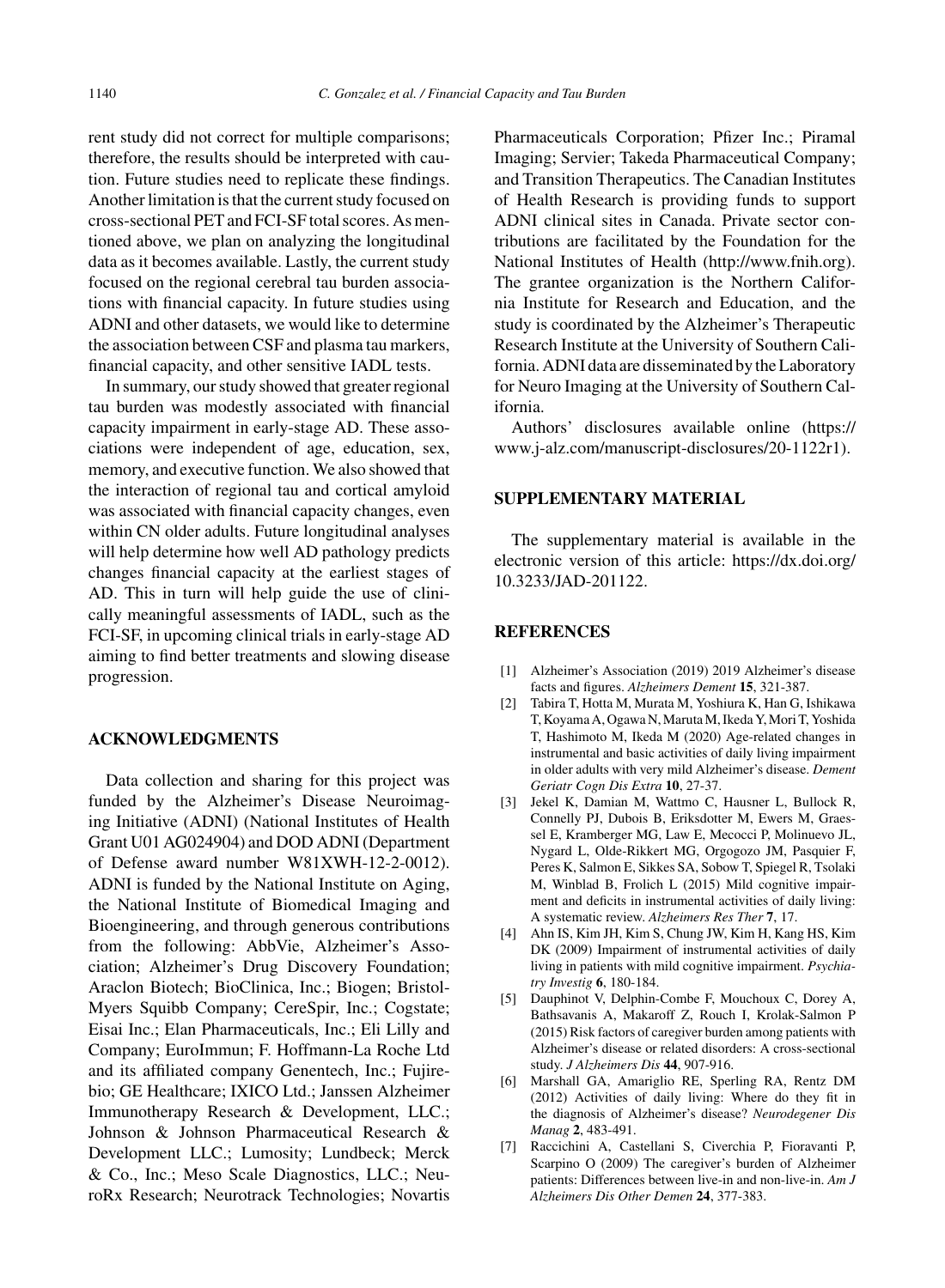- [8] Marson DC, Triebel K, Knight A (2012) Financial capacity. In *Civil capacities in clinical neuropsychology: Research findings and practical applications.* Oxford University Press, New York, NY, US, pp. 39-68.
- [9] Gerstenecker A, Eakin A, Triebel K, Martin R, Swenson-Dravis D, Petersen RC, Marson D (2016) Age and education corrected older adult normative data for a short form version of the Financial Capacity Instrument. *Psychol Assess* **28**, 737-749.
- [10] Triebel KL, Martin R, Griffith HR, Marceaux J, Okonkwo OC, Harrell L, Clark D, Brockington J, Bartolucci A, Marson DC (2009) Declining financial capacity in mild cognitive impairment: A 1-year longitudinal study. *Neurology* **73**, 928-934.
- [11] Sherod MG, Griffith HR, Copeland J, Belue K, Krzywanski S, Zamrini EY, Harrell LE, Clark DG, Brockington JC, Powers RE, Marson DC (2009) Neurocognitive predictors of financial capacity across the dementia spectrum: Normal aging, mild cognitive impairment, and Alzheimer's disease. *J Int Neuropsychol Soc* **15**, 258-267.
- [12] Roy K, Pepin LC, Philiossaint M, Lorius N, Becker JA, Locascio JJ, Rentz DM, Sperling RA, Johnson KA, Marshall GA (2014) Regional fluorodeoxyglucose metabolism and instrumental activities of daily living across the Alzheimer's disease spectrum. *J Alzheimers Dis* **42**, 291-300.
- [13] Ogama N, Sakurai T, Nakai T, Niida S, Saji N, Toba K, Umegaki H, Kuzuya M (2017) Impact of frontal white matter hyperintensity on instrumental activities of daily living in elderly women with Alzheimer disease and amnestic mild cognitive impairment. *PLoS One* **12**, e0172484.
- [14] Melrose RJ, Ettenhofer ML, Harwood D, Achamallah N, Campa O, Mandelkern M, Sultzer DL (2011) Cerebral metabolism, cognition, and functional abilities in Alzheimer disease. *J Geriatr Psychiatry Neurol* **24**, 127-134.
- [15] Salmon E, Lespagnard S, Marique P, Peeters F, Herholz K, Perani D, Holthoff V, Kalbe E, Anchisi D, Adam S, Collette F, Garraux G (2005) Cerebral metabolic correlates of four dementia scales in Alzheimer's disease. *J Neurol* **252**, 283- 290.
- [16] Halawa OA, Gatchel JR, Amariglio RE, Rentz DM, Sperling RA, Johnson KA, Marshall GA, Alzheimer's Disease Neuroimaging Initiative (2019) Inferior and medial temporal tau and cortical amyloid are associated with daily functional impairment in Alzheimer's disease. *Alzheimers Res Ther* **11**, 14.
- [17] Marshall GA, Gatchel JR, Donovan NJ, Muniz MC, Schultz AP, Becker JA, Chhatwal JP, Hanseeuw BJ, Papp KV, Amariglio RE, Rentz DM, Sperling RA, Johnson KA (2019) Regional tau correlates of instrumental activities of daily living and apathy in mild cognitive impairment and Alzheimer's disease dementia. *J Alzheimers Dis* **67**, 757- 768.
- [18] Marshall GA, Fairbanks LA, Tekin S, Vinters HV, Cummings JL (2006) Neuropathologic correlates of activities of daily living in Alzheimer disease. *Alzheimer Dis Assoc Disord* **20**, 56-59.
- [19] Marshall GA, Lorius N, Locascio JJ, Hyman BT, Rentz DM, Johnson KA, Sperling RA (2014) Regional cortical thinning and cerebrospinal biomarkers predict worsening daily functioning across the Alzheimer's disease spectrum. *J Alzheimers Dis* **41**, 719-728.
- [20] Tolbert S, Liu Y, Hellegers C, Petrella JR, Weiner MW, Wong TZ, Murali Doraiswamy P (2019) Financial management skills in aging, MCI and dementia: Cross sectional

relationship to 18F-Florbetapir PET cortical beta-amyloid deposition. *J Prev Alzheimers Dis* **6**, 274-282.

- [21] Lee JC, Kim SJ, Hong S, Kim Y (2019) Diagnosis of Alzheimer's disease utilizing amyloid and tau as fluid biomarkers. *Exp Mol Med* **51**, 1-10.
- [22] Suppiah S, Didier MA, Vinjamuri S (2019) The who, when, why, and how of PET amyloid imaging in management of Alzheimer's disease-review of literature and interesting images. *Diagnostics (Basel)* **9**, 65.
- [23] Iqbal K, Liu F, Gong CX, Grundke-Iqbal I (2010) Tau in Alzheimer disease and related tauopathies. *Curr Alzheimer Res* **7**, 656-664.
- [24] Franzmeier N, Neitzel J, Rubinski A, Smith R, Strandberg O, Ossenkoppele R, Hansson O, Ewers M, Alzheimer's Disease Neuroimaging I (2020) Functional brain architecture is associated with the rate of tau accumulation in Alzheimer's disease. *Nat Commun* **11**, 347.
- [25] Johnson KA, Schultz A, Betensky RA, Becker JA, Sepulcre J, Rentz D, Mormino E, Chhatwal J, Amariglio R, Papp K, Marshall G, Albers M, Mauro S, Pepin L, Alverio J, Judge K, Philiossaint M, Shoup T, Yokell D, Dickerson B, Gomez-Isla T, Hyman B, Vasdev N, Sperling R (2016) Tau positron emission tomographic imaging in aging and early Alzheimer disease. *Ann Neurol* **79**, 110-119.
- [26] Li Y, Yao Z, Yu Y, Zou Y, Fu Y, Hu B, Alzheimer's Disease Neuroimaging Initiative (2019) Brain network alterations in individuals with and without mild cognitive impairment: Parallel independent component analysis of AV1451 and AV45 positron emission tomography. *BMC Psychiatry* **19**, 165.
- [27] Xie L, Das SR, Wisse LEM, Ittyerah R, Yushkevich PA, Wolk DA, Alzheimer's Disease Neuroimaging Initiative (2018) Early tau burden correlates with higher rate of atrophy in transentorhinal cortex. *J Alzheimers Dis* **62**, 85-92.
- [28] Sperling RA, Mormino EC, Schultz AP, Betensky RA, Papp KV, Amariglio RE, Hanseeuw BJ, Buckley R, Chhatwal J, Hedden T, Marshall GA, Quiroz YT, Donovan NJ, Jackson J, Gatchel JR, Rabin JS, Jacobs H, Yang HS, Properzi M, Kirn DR, Rentz DM, Johnson KA (2019) The impact of amyloid-beta and tau on prospective cognitive decline in older individuals. *Ann Neurol* **85**, 181-193.
- [29] Weiner MW, Veitch DP, Aisen PS, Beckett LA, Cairns NJ, Green RC, Harvey D, Jack CR, Jagust W, Liu E, Morris JC, Petersen RC, Saykin AJ, Schmidt ME, Shaw L, Siuciak JA, Soares H, Toga AW, Trojanowski JQ, Alzheimer's Disease Neuroimaging Initiative (2012) The Alzheimer's Disease Neuroimaging Initiative: A review of papers published since its inception. *Alzheimers Dement* **8**, S1-68.
- [30] Rey A (1964) L'examen clinique en psychologie [The clinical examination in psychology]. *Presses Universitaries De France*.
- [31] Reitan R (1958) Validity of the trail making test as an indicator of organic brain damage. *Percept Mot Skills* **8**, 271-276.
- [32] Landau SM, Breault C, Joshi AD, Pontecorvo M, Mathis CA, Jagust WJ, Mintun MA, Alzheimer's Disease Neuroimaging Initiative (2013) Amyloid-beta imaging with Pittsburgh compound B and florbetapir: Comparing radiotracers and quantification methods. *J Nucl Med* **54**, 70-77.
- [33] Tosun D, Landau S, Aisen PS, Petersen RC, Mintun M, Jagust W, Weiner MW, Alzheimer's Disease Neuroimaging Initiative (2017) Association between tau deposition and antecedent amyloid-beta accumulation rates in normal and early symptomatic individuals. *Brain* **140**, 1499-1512.
- [34] Landau SM, Harvey D, Madison CM, Koeppe RA, Reiman EM, Foster NL, Weiner MW, Jagust WJ, Alzheimer's Dis-